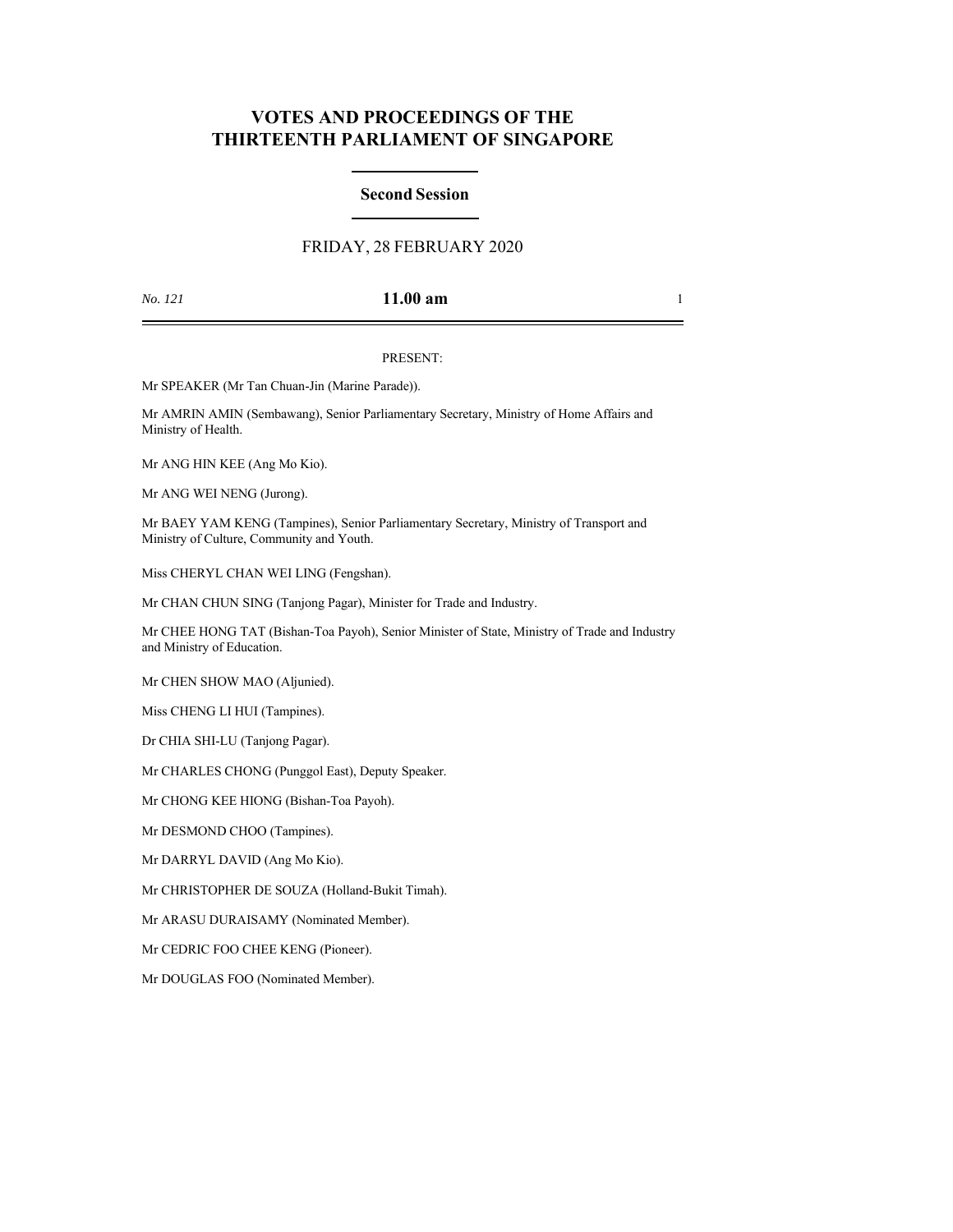Ms FOO MEE HAR (West Coast).

Ms GRACE FU HAI YIEN (Yuhua), Minister for Culture, Community and Youth and Leader of the House.

Mr GAN KIM YONG (Chua Chu Kang), Minister for Health.

Mr GAN THIAM POH (Ang Mo Kio).

Mr GOH CHOK TONG (Marine Parade).

Assoc Prof DANIEL GOH PEI SIONG (Non-Constituency Member).

Mr HENG CHEE HOW (Jalan Besar), Senior Minister of State, Ministry of Defence.

Mr HENG SWEE KEAT (Tampines), Deputy Prime Minister and Minister for Finance.

Mr TERENCE HO WEE SAN (Nominated Member).

Ms INDRANEE RAJAH (Tanjong Pagar), Minister, Prime Minister's Office, Second Minister for Finance and Second Minister for Education.

Dr INTAN AZURA MOKHTAR (Ang Mo Kio).

Mr S ISWARAN (West Coast), Minister for Communications and Information and Minister-incharge of Trade Relations.

Dr JANIL PUTHUCHEARY (Pasir Ris-Punggol), Senior Minister of State, Ministry of Transport and Ministry of Communications and Information and Government Whip.

Mr KHAW BOON WAN (Sembawang), Coordinating Minister for Infrastructure and Minister for Transport.

Dr AMY KHOR LEAN SUAN (Hong Kah North), Senior Minister of State, Ministry of the Environment and Water Resources and Ministry of Health.

Dr KOH POH KOON (Ang Mo Kio), Senior Minister of State, Ministry of Trade and Industry.

Mr KWEK HIAN CHUAN HENRY (Nee Soon).

Dr LAM PIN MIN (Sengkang West), Senior Minister of State, Ministry of Health and Ministry of Transport.

Er Dr LEE BEE WAH (Nee Soon).

Mr DESMOND LEE (Jurong), Minister for Social and Family Development and Second Minister for National Development and Deputy Leader of the House.

Mr LEE HSIEN LOONG (Ang Mo Kio), Prime Minister.

Mr LEE YI SHYAN (East Coast).

Mr LIANG ENG HWA (Holland-Bukit Timah).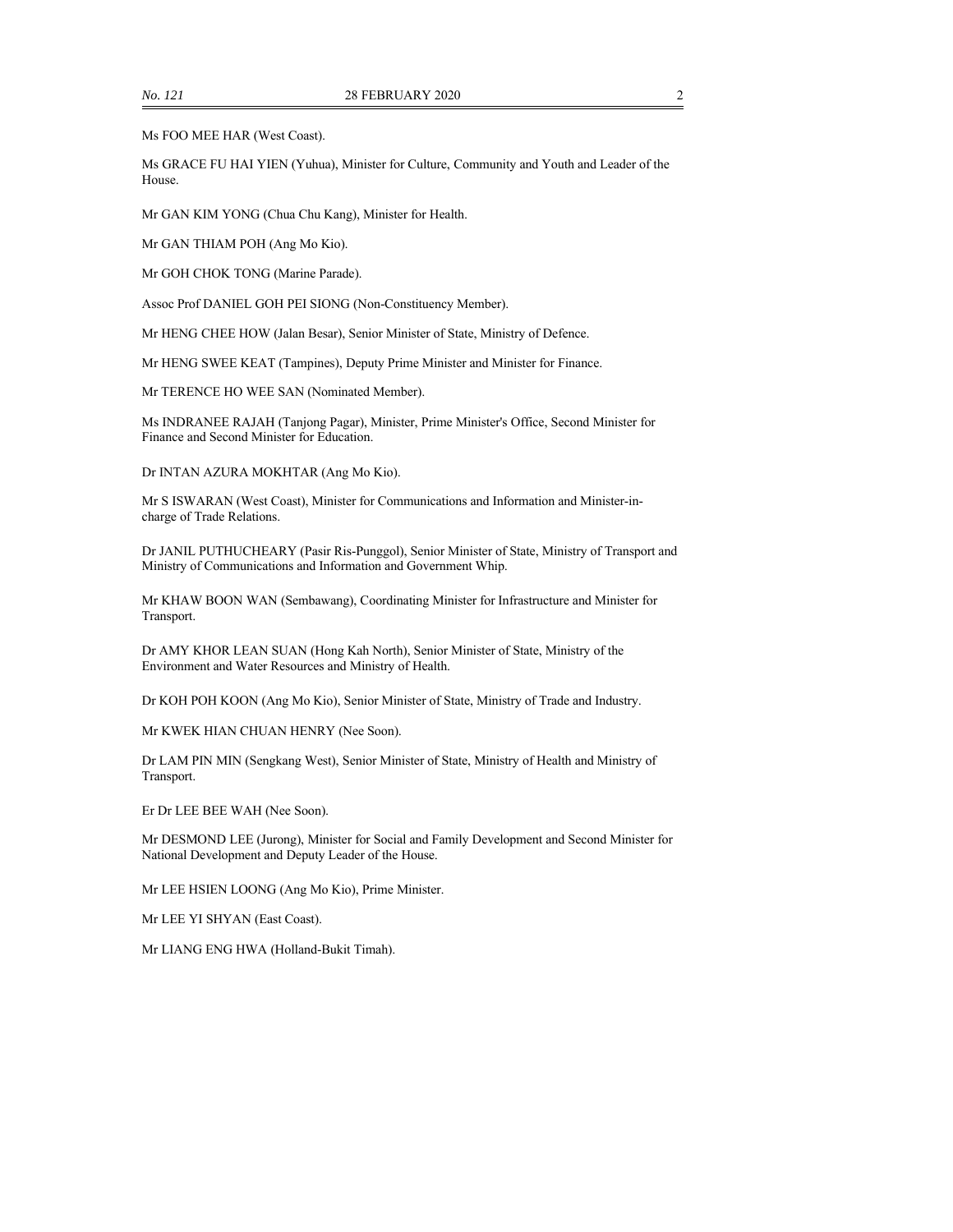Mr LIM BIOW CHUAN (Mountbatten), Deputy Speaker.

Mr LIM HNG KIANG (West Coast).

Prof LIM SUN SUN (Nominated Member).

Ms SYLVIA LIM (Aljunied).

Dr LIM WEE KIAK (Sembawang).

Mr LOW THIA KHIANG (Aljunied).

Ms LOW YEN LING (Chua Chu Kang), Senior Parliamentary Secretary, Ministry of Education and Ministry of Manpower.

Mr MASAGOS ZULKIFLI B M M (Tampines), Minister for the Environment and Water Resources and Minister-in-charge of Muslim Affairs.

Dr MOHAMAD MALIKI BIN OSMAN (East Coast), Senior Minister of State, Ministry of Defence and Ministry of Foreign Affairs.

Mr MOHAMED IRSHAD (Nominated Member).

Mr MUHAMAD FAISAL ABDUL MANAP (Aljunied).

Assoc Prof Dr MUHAMMAD FAISHAL IBRAHIM (Nee Soon), Senior Parliamentary Secretary, Ministry of Education and Ministry of Social and Family Development.

Mr MURALI PILLAI (Bukit Batok).

Dr LILY NEO (Jalan Besar).

Mr NG CHEE MENG (Pasir Ris-Punggol), Minister, Prime Minister's Office.

Dr NG ENG HEN (Bishan-Toa Payoh), Minister for Defence.

Mr LOUIS NG KOK KWANG (Nee Soon).

Ms ANTHEA ONG (Nominated Member).

Mr ONG TENG KOON (Marsiling-Yew Tee).

Mr ONG YE KUNG (Sembawang), Minister for Education.

Ms JOAN PEREIRA (Tanjong Pagar).

Mr LEON PERERA (Non-Constituency Member).

Ms DENISE PHUA LAY PENG (Jalan Besar).

Mr PNG ENG HUAT (Hougang).

Mr PRITAM SINGH (Aljunied).

Ms IRENE QUAY SIEW CHING (Nominated Member).

Ms RAHAYU MAHZAM (Jurong).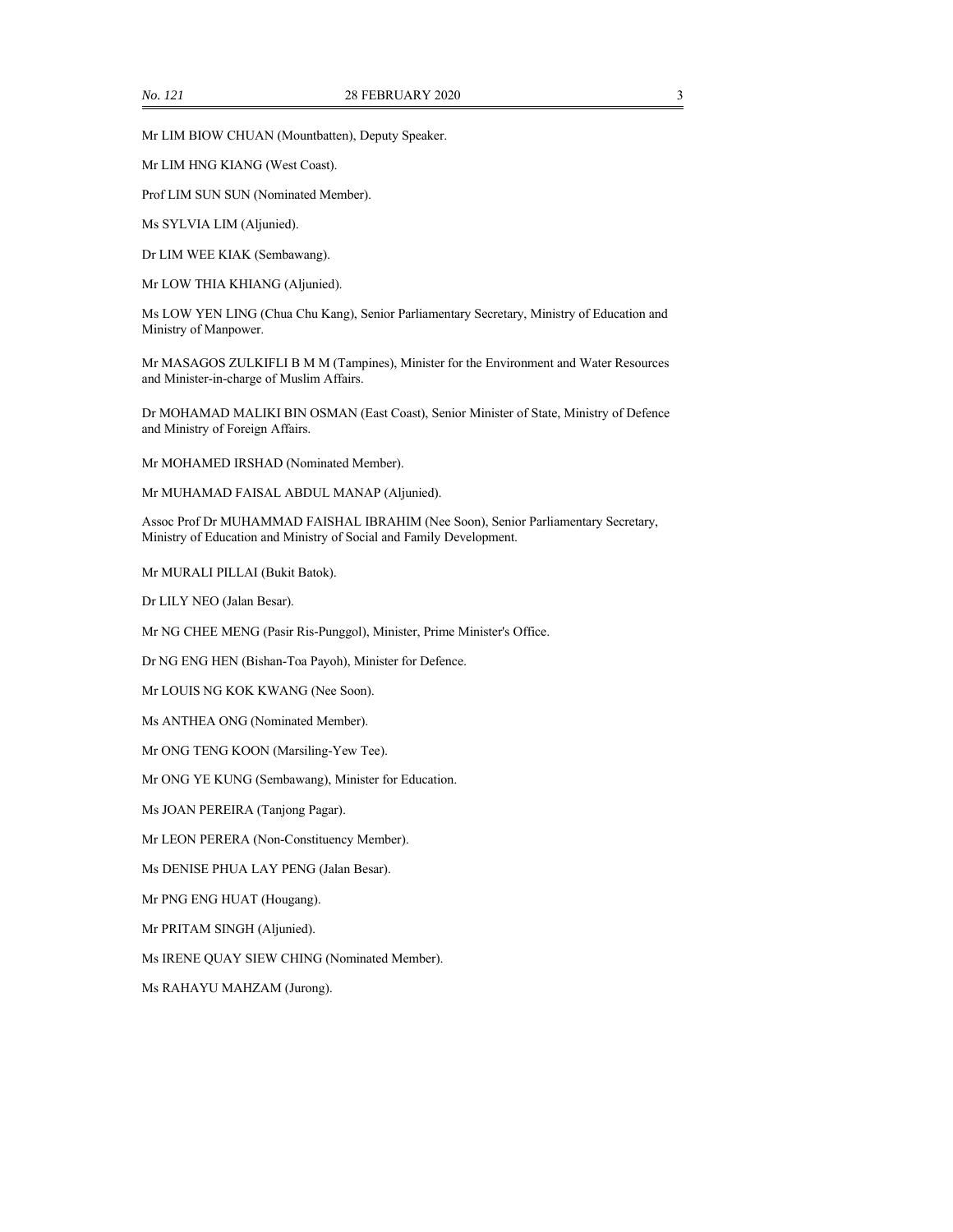Mr SAKTIANDI SUPAAT (Bishan-Toa Payoh).

Mr SEAH KIAN PENG (Marine Parade).

Mr K SHANMUGAM (Nee Soon), Minister for Home Affairs and Minister for Law.

Ms SIM ANN (Holland-Bukit Timah), Senior Minister of State, Ministry of Communications and Information and Ministry of Culture, Community and Youth and Deputy Government Whip.

Mr SITOH YIH PIN (Potong Pasir).

Ms SUN XUELING (Pasir Ris-Punggol), Senior Parliamentary Secretary, Ministry of Home Affairs and Ministry of National Development.

Mr DENNIS TAN LIP FONG (Non-Constituency Member).

Ms JESSICA TAN SOON NEO (East Coast).

Mr SAM TAN CHIN SIONG (Radin Mas), Minister of State, Ministry of Foreign Affairs and Ministry of Social and Family Development.

Dr TAN WU MENG (Jurong), Senior Parliamentary Secretary, Ministry of Foreign Affairs and Ministry of Trade and Industry.

Mr PATRICK TAY TECK GUAN (West Coast).

Mr TEO CHEE HEAN (Pasir Ris-Punggol), Senior Minister and Coordinating Minister for National Security.

Dr TEO HO PIN (Bukit Panjang).

Mrs JOSEPHINE TEO (Bishan-Toa Payoh), Minister for Manpower and Second Minister for Home Affairs.

Mr TEO SER LUCK (Pasir Ris-Punggol).

Mr THARMAN SHANMUGARATNAM (Jurong), Senior Minister and Coordinating Minister for Social Policies.

Assoc Prof WALTER THESEIRA (Nominated Member).

Ms TIN PEI LING (MacPherson).

Mr EDWIN TONG CHUN FAI (Marine Parade), Senior Minister of State, Ministry of Law and Ministry of Health.

Mr VIKRAM NAIR (Sembawang).

Dr VIVIAN BALAKRISHNAN (Holland-Bukit Timah), Minister for Foreign Affairs.

Mr LAWRENCE WONG (Marsiling-Yew Tee), Minister for National Development and Second Minister for Finance.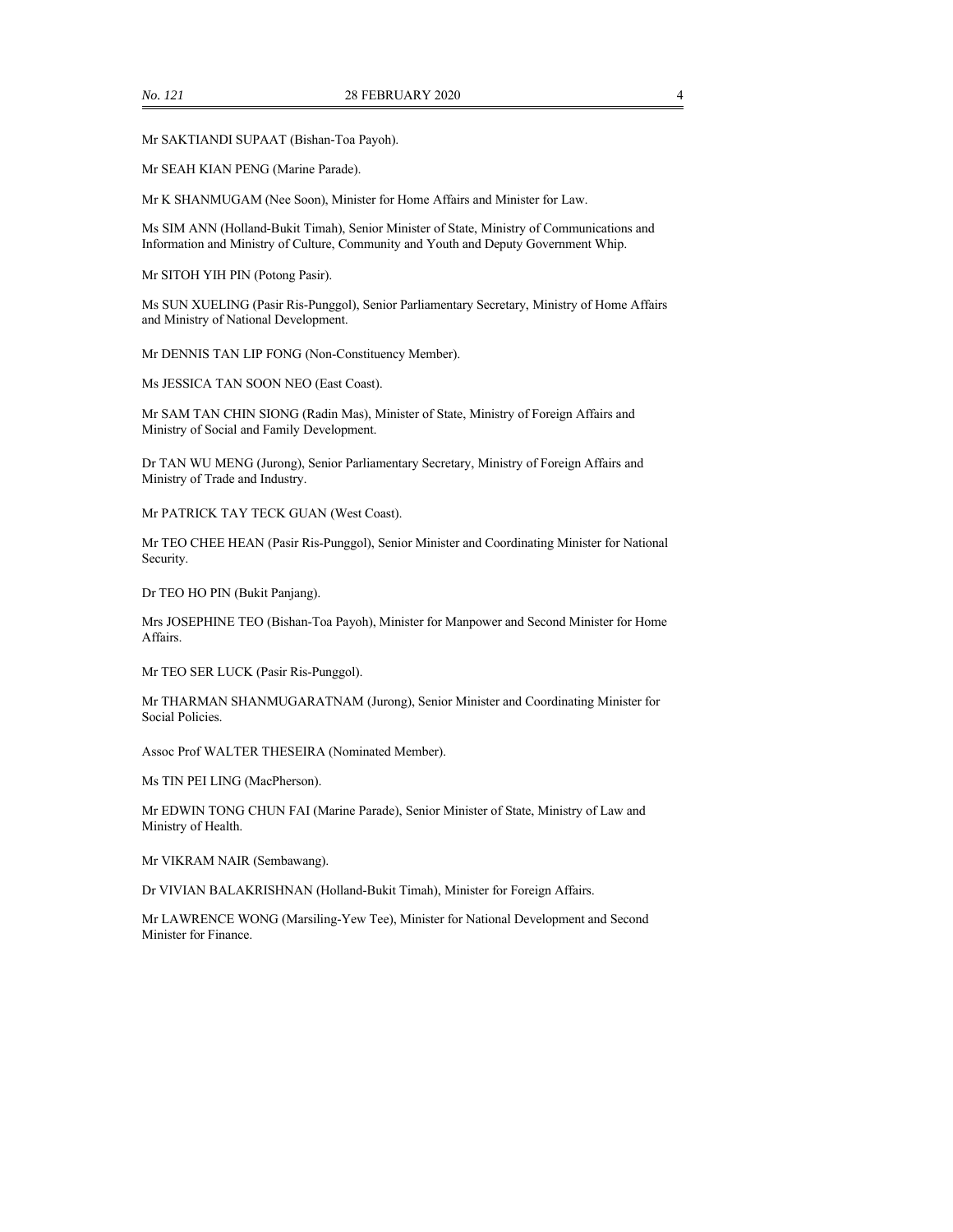Prof YAACOB IBRAHIM (Jalan Besar).

Mr ALEX YAM ZIMING (Marsiling-Yew Tee).

Mr YEE CHIA HSING (Chua Chu Kang).

Ms YIP PIN XIU (Nominated Member).

Mr MELVIN YONG YIK CHYE (Tanjong Pagar).

Mr ZAINAL SAPARI (Pasir Ris-Punggol).

Mr ZAQY MOHAMAD (Chua Chu Kang), Minister of State, Ministry of National Development and Ministry of Manpower and Deputy Government Whip.

ABSENT:

Prof FATIMAH LATEEF (Marine Parade).

Mr LIM SWEE SAY (East Coast).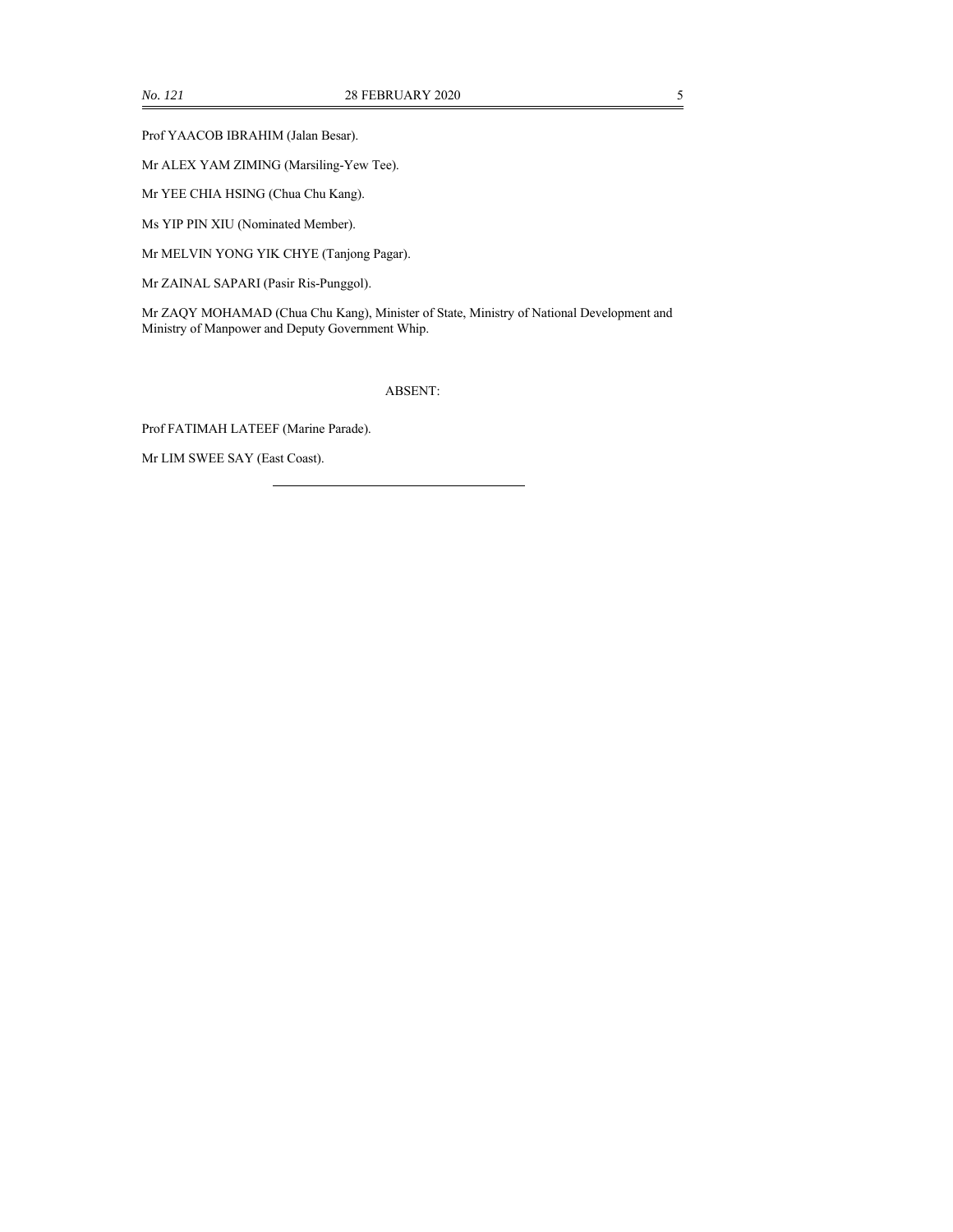1 2 Questions for Oral Answer were answered during Question Time.

2 Budget Statement – (Deputy Prime Minister and Minister for Finance) ( $3<sup>rd</sup>$  Allotted Day) – Question again proposed on resumption of Debate on Question (18 February 2020), "That Parliament approves the financial policy of the Government for the financial year 1 April 2020 to 31 March 2021.". Debate resumed.

Question put and agreed to.

3 Announcement by Speaker – Mr Speaker made the following communication to the House:-

"We have completed the debate on the Budget Statement. We are now going into the Committee of Supply to debate the Estimates. I have revised the commencement time of the Committee of Supply to start immediately. With the change in commencement time, the revised "guillotine" time for Head U – Prime Minister's Office is 4.50 pm which includes a tea break.

Hon. Members will be notified of the revised conclusion times for the subsequent Heads of Expenditure."

4 Estimates for the financial year 1 April 2020 to 31 March 2021 (Paper Cmd. 24 of 2020) – Committee of Supply (1<sup>st</sup> Allotted Day) – Supply considered in the Committee:

#### *(In the Committee)*

Head U – Prime Minister's Office –

Amendment proposed, "That the total sum to be allocated for Head U of the Estimates be reduced by \$100.". – (Mr Seah Kian Peng).

Amendment, by leave, withdrawn.

The sum of \$823,582,100 for Head U agreed to stand part of the Main Estimates.

The sum of \$226,169,400 for Head U agreed to stand part of the Development Estimates.

Head M – Ministry of Finance –

Amendment proposed, "That the total sum to be allocated for Head M of the Estimates be reduced by \$100.". – (Mr Liang Eng Hwa).

Amendment, by leave, withdrawn.

The sum of \$877,537,300 for Head M agreed to stand part of the Main Estimates.

The sum of \$158,428,400 for Head M agreed to stand part of the Development Estimates.